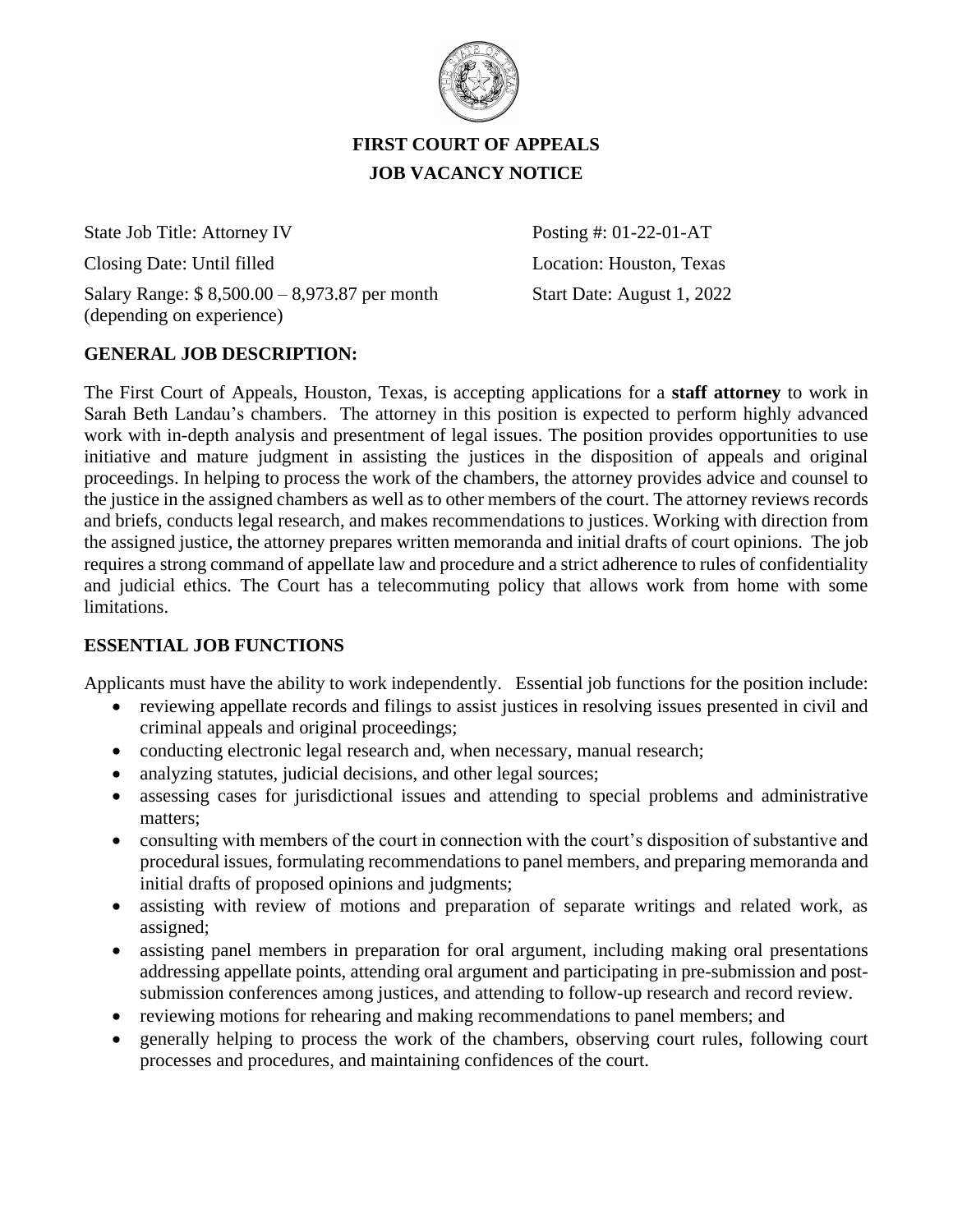

# **FIRST COURT OF APPEALS JOB VACANCY NOTICE Posting #: 01-22-01-AT**

## **MINIMUM QUALIFICATIONS:**

Applicants must have the following qualifications:

- license to practice law in the State of Texas;
- minimum of eight years' experience as a practicing attorney;
- knowledge of legal principles in civil areas;
- knowledge of the Texas Rules of Appellate Procedure, Uniform System of Citation, and Texas Rules of Form.
- ability to identify, analyze, and resolve legal and procedural issues and to present findings and conclusions, both orally and in writing.
- excellent legal-research skills, including a proficiency in computer research and cite checking;
- excellent legal writing, editing, and proofing skills;
- word processing skills;
- ability to prepare, plan, and organize work, and to communicate clearly and effectively.

## **PREFERRED QUALIFICATIONS:**

- Previous appellate court or clerkship experience;
- Four to ten years' experience in private practice, government service, or at an appellate court;
- Top 25% of law school graduating class;
- Experience on a law review, law journal, or other publication; or
- Trial, moot court and/or mock trial experience.
- Knowledge of legal principles in criminal areas
- Experience supervising and training younger attorneys and interns

## **RELATED MILITARY OCCUPATIONAL SPECIALTY CODES:**

Veterans, Reservists, or Guardsmen with a MOS or additional duties that fall in the fields of 27A Judge Advocate General, 250X Judge Advocate General Corps, LG10 or 04 Legal, 4410 Master of Law (General), and 44 Legal services or other related fields pertaining to the minimum experience requirement may meet the minimum qualifications for this position and are encouraged to apply. Additional Military Crosswalk information can be accessed at:

[http://www.hr.sao.state.tx.us/Compensation/MilitaryCrosswalk/MOSC\\_Legal.pdf.](http://www.hr.sao.state.tx.us/Compensation/MilitaryCrosswalk/MOSC_Legal.pdf)

## **E-VERIFY:**

This employer participates in E-Verify and will provide the Social Security Administration (SSA) and, if necessary, the Department of Homeland Security (DHS), with information from each new employee's Form I-9 to confirm work authorization.